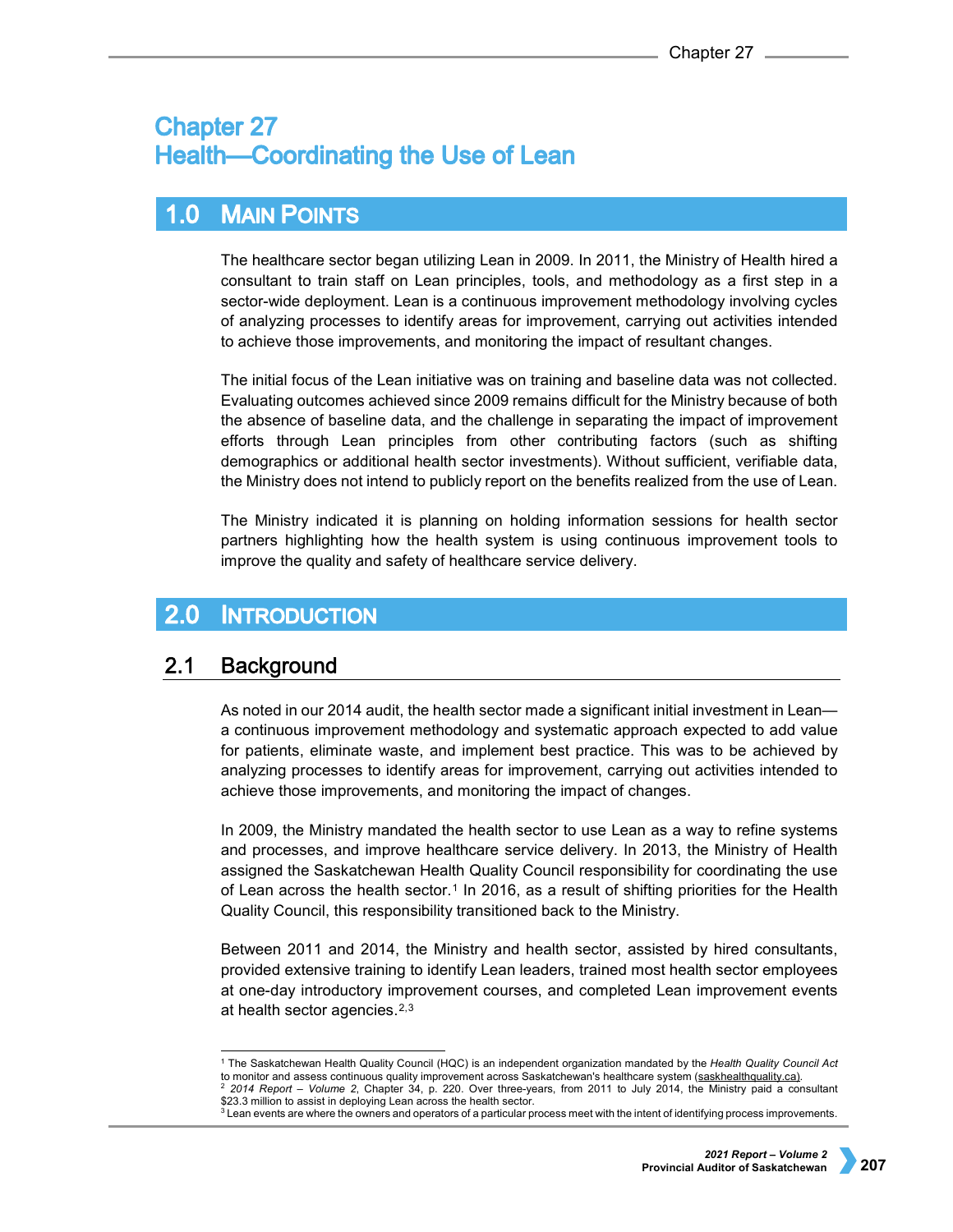Since February 2016, the Ministry assumed responsibility for the coordination of Lean across the health sector and is managed through the Provincial Quality, Safety & Lean Management Committee. The Committee is expected to provide oversight to the continuous improvement activities in support of a fully integrated, Patient-First transformed health system that has no waits, waste, or defects and continues to improve quality. The Committee comprises of members from all health sector agencies (i.e., Ministry of Health, Saskatchewan Health Authority, Saskatchewan Cancer Agency, 3sHealth, eHealth Saskatchewan, and the Health Quality Council). The Committee normally meets quarterly but has not met since January 2020 due to other priorities related to the COVID-19 pandemic.

### $2.2$ **Focus of Follow-Up Audit**

In 2014, we assessed the Saskatchewan Health Quality Council's processes to coordinate the use of Lean as a continuous improvement methodology across the health sector. Our *2014 Report – Volume 2*, Chapter 34, concluded that the Health Quality Council did not have full authority to carry out its responsibilities, as well as did not have effective processes to coordinate the use of Lean as a continuous improvement methodology across health sector agencies.<sup>[4](#page-1-0)</sup> We made five recommendations.

In 2016, the Health Quality Council's role changed whereby it continued to collaborate with the Ministry of Health and other health sector agencies to support the use of Lean in the health sector, but it no longer served a coordinating role. The Ministry assumed the coordinating responsibility.

By February 2019, the Ministry implemented four of the five recommendations we made in the 2014 audit. $5$ 

This chapter describes our third follow-up of management's actions on the one outstanding recommendation.

To conduct this audit engagement, we followed the standards for assurance engagements published in the *CPA Canada Handbook—Assurance* (CSAE 3001). To evaluate the Ministry of Health's progress toward meeting our recommendation, we used the relevant criteria from the original audit. The Health Quality Council agreed with the criteria in the original audit.

To complete this audit, we discussed progress made in meeting our recommendation with Ministry management and reviewed supporting documentation.

# $3.0$ **STATUS OF RECOMMENDATION**

This section sets out the last recommendation including the date on which the Standing Committee on Public Accounts agreed to the recommendation, the status of the recommendation at July 31, 2021, and the Ministry of Health's actions up to that date.

<span id="page-1-1"></span><sup>5</sup> We reported our first follow-up in *2016 Report – Volume 2*, Chapter 38 pp. 263–267 and our second follow-up in *2019 Report – Volume 1*, Chapter 26, pp. 273–276.

<span id="page-1-0"></span><sup>&</sup>lt;sup>4</sup> The original report regarding these recommendations is located a[t auditor.sk.ca/publications/public-reports.](http://www.auditor.sk.ca/publications/public-reports) We reported the original audit work in *2014 Report – Volume 2*, Chapter 34, pp. 217–234.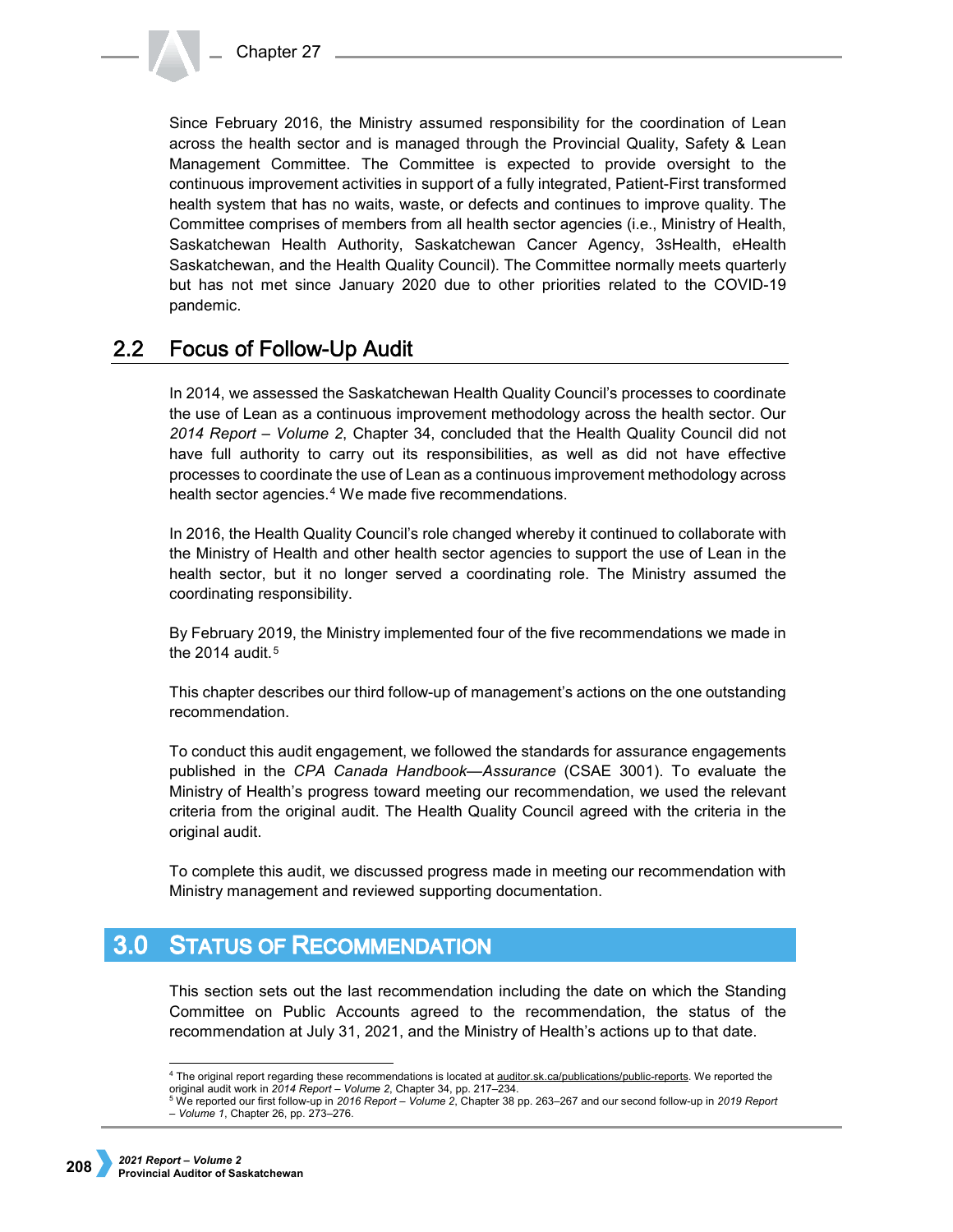# Public Reporting on Benefits Realized From Using Lean No  $3.1$ **Longer Feasible**

*We recommended the Ministry of Health (responsibilities formerly assigned to the Health Quality Council) report to the public on outcomes achieved through the use of Lean across the health sector.* (*2014 Report – Volume 2*, p. 233, Recommendation 5; Public Accounts Committee agreement January 13, 2016)

**Status**—No longer relevant to assess

The Ministry of Health does not have sufficient, verifiable data on the outcomes achieved using Lean to report publicly.

The Ministry did not establish baseline data when initially deploying Lean to support measuring whether outcomes improved the health sector as a result of using Lean, due to the initial emphasis on training outcomes. Measuring outcomes achieved since 2009 (Lean deployment date) remains difficult for the Ministry to differentiate between those resulting from the use of Lean and those outcomes from other work (e.g., the amalgamation of regional health authorities into one provincial authority in 2017), healthcare investments or demographic shifts such as an aging population.

Regional health authorities and the Saskatchewan Cancer Agency began improvement activities using Lean methodologies in 2009. However, these health agencies worked independently rather than collectively to learn from one another. In 2011, the Ministry hired a consultant to coordinate Lean use and deploy it across the health sector.[6](#page-2-0)

In 2012, the Health Quality Council commissioned an independent research team from the University of Saskatchewan to undertake a multi-year evaluation of Lean in the health sector. The team intended to select outcome indicators and establish baseline data for evaluation. The study suggested the use of broad outcome measures (e.g., patient safety indicators) as a way to measure success for some intended Lean objectives (e.g., increasing safety by eliminating defects and errors); however, the study did not outline baseline data.

Comparing data at the time of Lean's initial implementation in relation to the broad outcome measures identified in the study to current data could potentially show whether continuous improvements in the delivery of health services occurred (since using Lean). For example, we found the Ministry reported, in its *2019–20 Annual Report,* a 3.4% time reduction for physicians to complete initial patient assessments in emergency departments over the previous year. However, the Ministry cannot explain how much of the reduction resulted from continuous improvement initiatives (Lean) or other factors, (e.g., increased staffing, space).

The Ministry determined the available verifiable data is insufficient to report on the outcomes Lean achieved and does not intend to publicly report on the benefits realized from the use of Lean.

<span id="page-2-0"></span><sup>&</sup>lt;sup>6</sup> The Ministry of Health contracted with John Black and Associates (JBA) to support the implementation of Lean across the provincial health system. The contract ended March 2015. [www.saskatchewan.ca/government/news-and-media/2014/](http://www.saskatchewan.ca/government/news-and-media/2014/december/29/jba-contract-ends)  [december/29/jba-contract-ends](http://www.saskatchewan.ca/government/news-and-media/2014/december/29/jba-contract-ends) (24 August 2021).